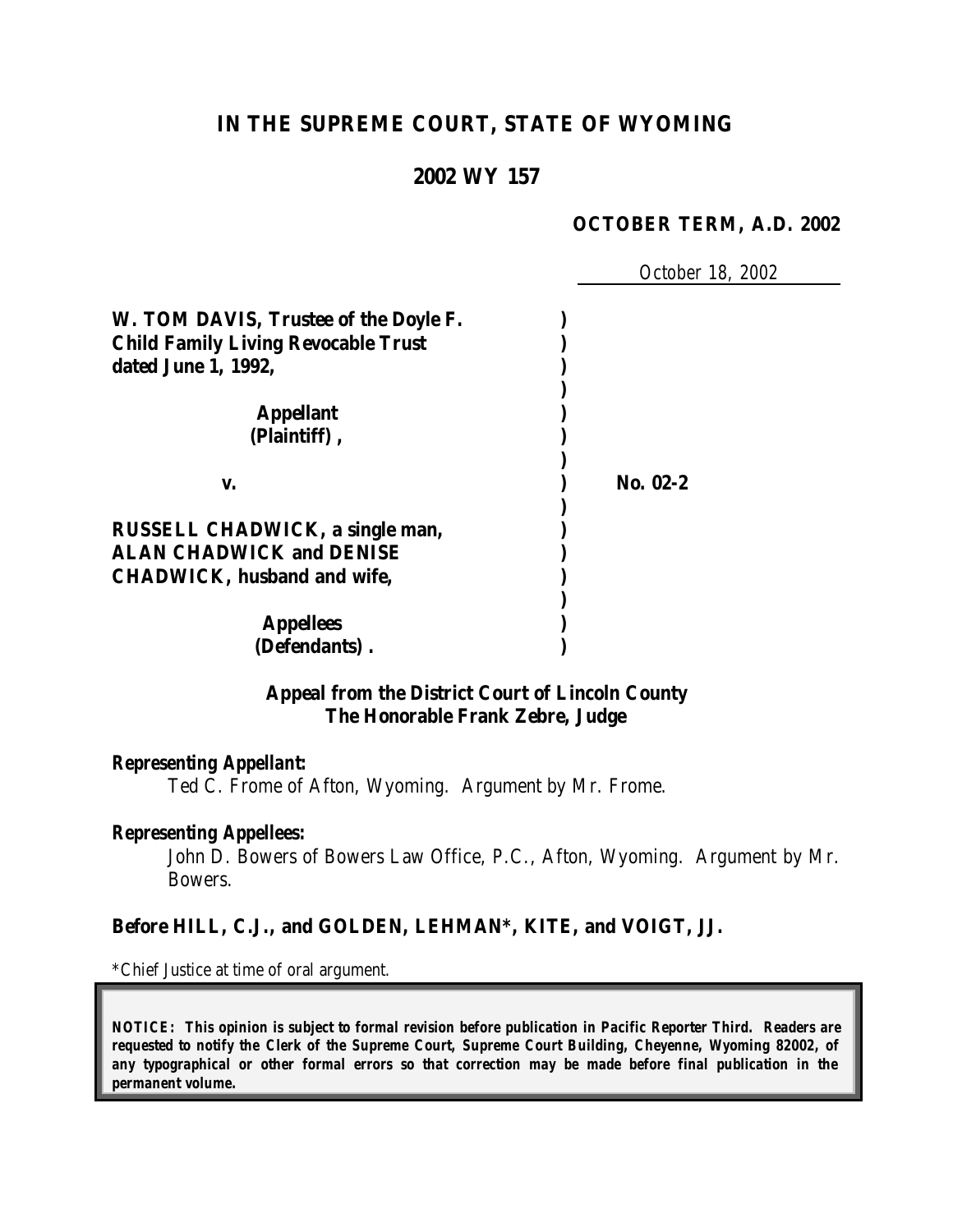### **HILL, Chief Justice.**

[¶1] W. Tom Davis (Appellant), as trustee of the Doyle F. Child Family Living Revocable Trust, appeals an order of the district court quieting title in approximately .36 acres in Russell, Alan, and Denise Chadwick (Appellees). The land in dispute has been enclosed with Appellees' land since the initial construction of a fence on the property over 50 years ago. The district court rejected Appellant's claim that the fence was one of convenience and quieted title in Appellees on the basis of adverse possession. After carefully reviewing the record, we affirm.

#### **ISSUES**

[¶2] Appellant sets forth two issues in his brief:

## **Issue No. 1:**

Did the Defendants prove all of the elements of adverse possession where they rely on grazing to establish their claim?

## **Issue No. 2:**

Did the trial court err when it determined the fence was not a fence of convenience?

Appellees rephrase the issues slightly:

### ISSUE NO. 1:

Was there sufficient evidence presented at trial for the court to find that the Defendants have proven all of the elements of adverse possession regarding the disputed property?

ISSUE NO. 2:

Was there sufficient evidence for the trial court to find that the fence separating the disputed property was not a fence of convenience?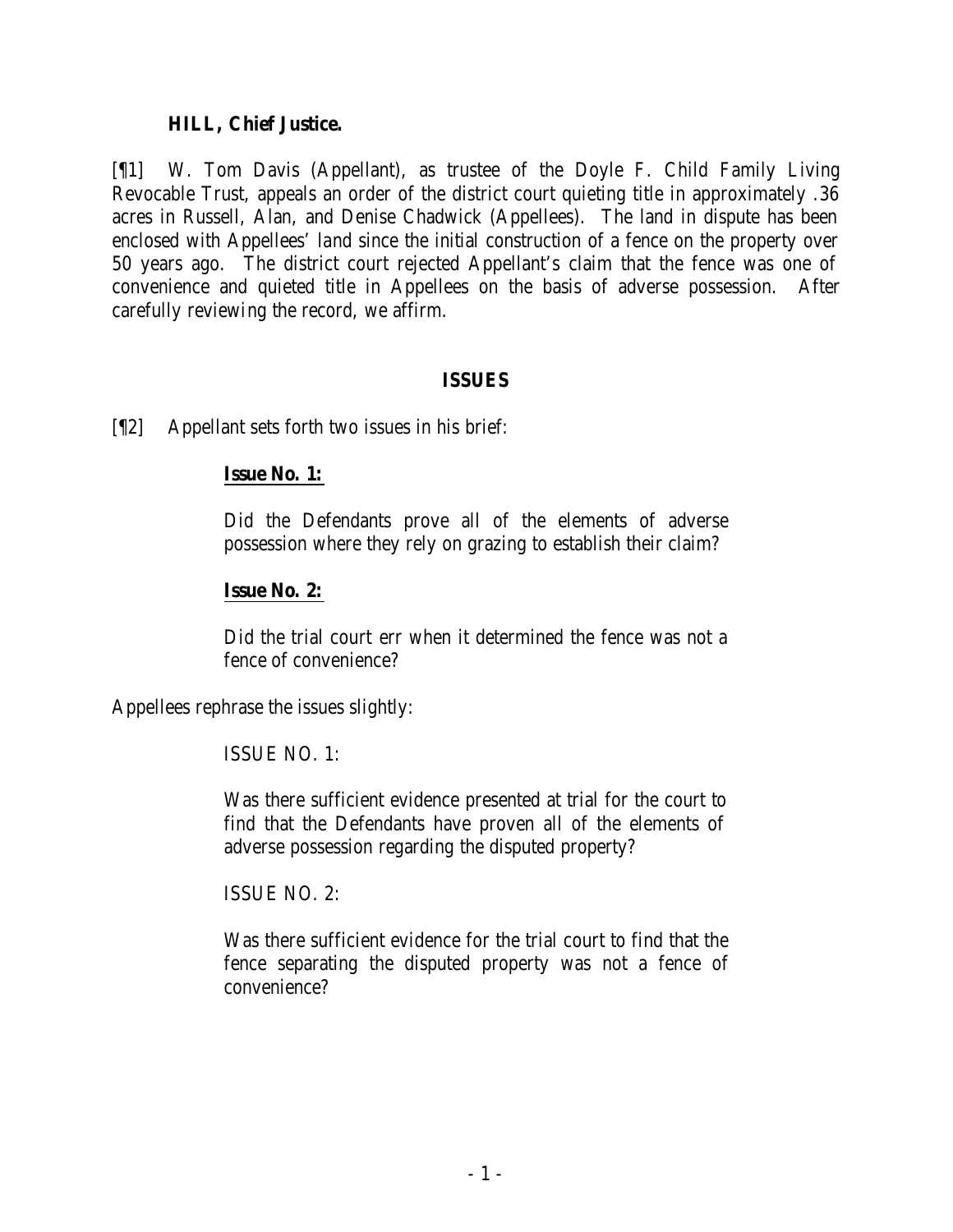# **FACTS**

[¶3] This is a dispute over the ownership of land located in the Town of Afton. The parties are adjoining landowners. The area in controversy has been enclosed with lands owned by the Appellees and their predecessors in interest since the fence was initially constructed over 50 years ago. Appellant has paid taxes on all the property contained within his deed, which includes the contested parcel. Historically, the parties have allowed the Town of Afton to temporarily remove the fence along the disputed area during the winter months. The Town uses the property as a recreational area for winter sports including skiing, snowmobiling, and sledding.

[¶4] The discrepancy between the fence line and the property line came to light in August of 1997 when Appellant commissioned a survey. The fence is about 429 feet in length and runs in a straight line. It is 23 feet west of the survey line on the north and  $49\%$ feet west of that line on the south end. The fence is located on relatively flat ground that gradually increases in elevation from north to south. Constructing a fence on the survey line would be slightly more difficult and expensive due to a hill that rises steeply east of the fence line. The fence, as it existed, resulted in about .36 acres of Appellant's property being enclosed within Appellees' land. Until the survey, the parties had assumed the fence was on the true property line.

[¶5] The existing fence line continues south beyond the property boundary between the parties and separates Appellees' land from those of other owners. The fence runs in a straight line from the disputed property over a hill with an incline even steeper than the hill to the east of the disputed property. This fence also does not follow the true property line.

[¶6] Appellant filed an action to quiet title in the disputed property. The Appellees countered with a claim for adverse possession.<sup>1</sup> The matter proceeded to a bench trial before the district court. Appellant contended that the fence was one of convenience, and that Appellees' adverse possession claim should fail because their possession of the disputed land was not exclusive in light of the Town's use during the winter months. Appellees denied the fence was one of convenience and asserted that the elements of adverse possession had been met. They provided evidence that the disputed property had been used for the grazing of cattle and/or horses since at least  $1957<sup>2</sup>$  whenever vegetation and moisture conditions allowed.

<sup>&</sup>lt;sup>1</sup> The Appellees also filed a claim for acquiescence. The district court denied that claim, and Appellees have not cross-appealed.

<sup>&</sup>lt;sup>2</sup> The district court's decision letter cites 1947 as the date. This is clearly a typographical error since the testimony referred exclusively to 1957. Since the Appellees possessed the land in question at least from 1957 until the 1997 survey, the discrepancy is not material to Appellees' claim in light of the ten-year possession requirement for adverse possession.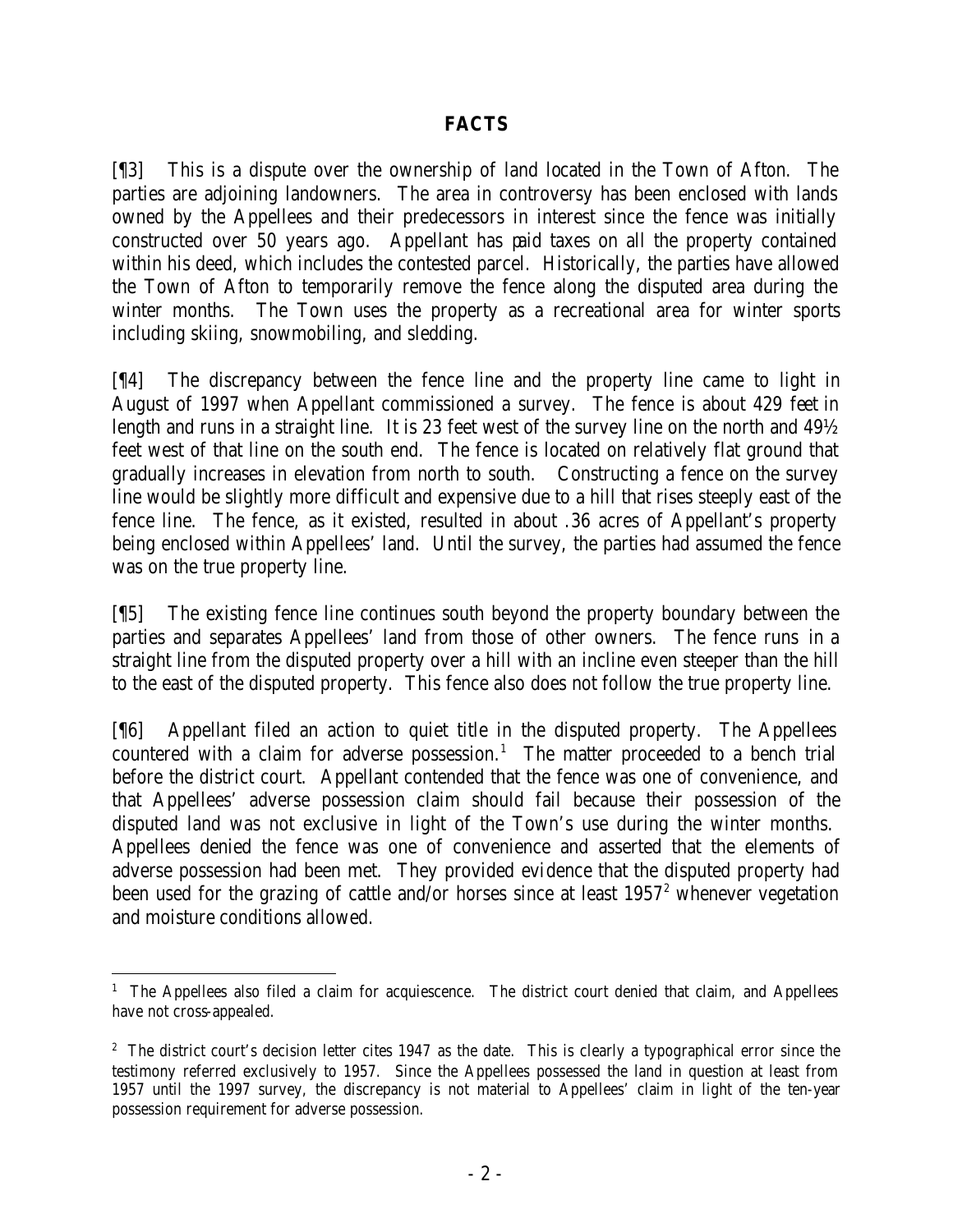[¶7] The district court concluded that Appellees had met their burden and demonstrated adverse possession of the disputed area. The court found that allowing the Town of Afton to use the property during the winter months did not negate the exclusivity element because the Town was acting as the Appellees' agent. The court also concluded that Appellant had failed to negate the showing of adverse possession by a showing that the fence was one of convenience. Specifically, the court noted that the fence ran in a straight line past the disputed area up a steep grade on a hill and was not on the true property line separating Appellees' land from the other adjoining owners. The court also noted that all of the parties believed that the fence was the true boundary until the survey. Based on these facts, the district court concluded that the fence was not one of convenience and quieted title to the disputed parcel in Appellees. Appellant now challenges that ruling before us.

### **STANDARD OF REVIEW**

[¶8] When a trial court has made express findings of fact and conclusions of law in a bench trial, we review the factual determinations under the clearly erroneous standard and the legal conclusions *de novo*. *State v. Campbell County School District*, 2001 WY 19, ¶ 41, 19 P.3d 518, ¶ 41 (Wyo. 2001) (quoting *Rennard v. Vollmar*, 997 P.2d 1277, 1279 (Wyo. 1999)). "A finding is clearly erroneous when, although there is evidence to support it, the reviewing court on the entire evidence is left with the definite and firm conviction that a mistake has been committed." *Campbell County School District*, ¶ 41 (citing *Hopper v. All Pet Animal Clinic, Inc.*, 861 P.2d 531, 538 (Wyo. 1993)). In the alternative: "[A] determination that a finding is against the great weight of the evidence means a finding will be set aside even if supported by substantial evidence." *Id.*

### **DISCUSSION**

[¶9] In *Hillard v. Marshall*, 888 P.2d 1255 (Wyo. 1995), we set out in detail the legal framework of adverse possession and fences of convenience:

> In order to establish adverse possession, the claiming party must show actual, open, notorious, exclusive and continuous possession of another's property which is hostile and under claim of right or color of title. *Rutar Farms & Livestock, Inc. v. Fuss*, 651 P.2d 1129, 1132 (Wyo. 1982); *City of Rock Springs v. Sturm*, 39 Wyo. 494, 502, 273 P. 908, 910 (1929). Possession must be for the statutory period, ten years. W.S. 1-3-103(1988); *Connaghan v. Eighty-Eight Oil Co.*, 750 P.2d 1321, 1323 (Wyo. 1988); *Doenz v. Garber*, 665 P.2d 932, 935 (Wyo. 1983). Where there is no clear showing to the contrary, a person who has occupied the land for the statutory period,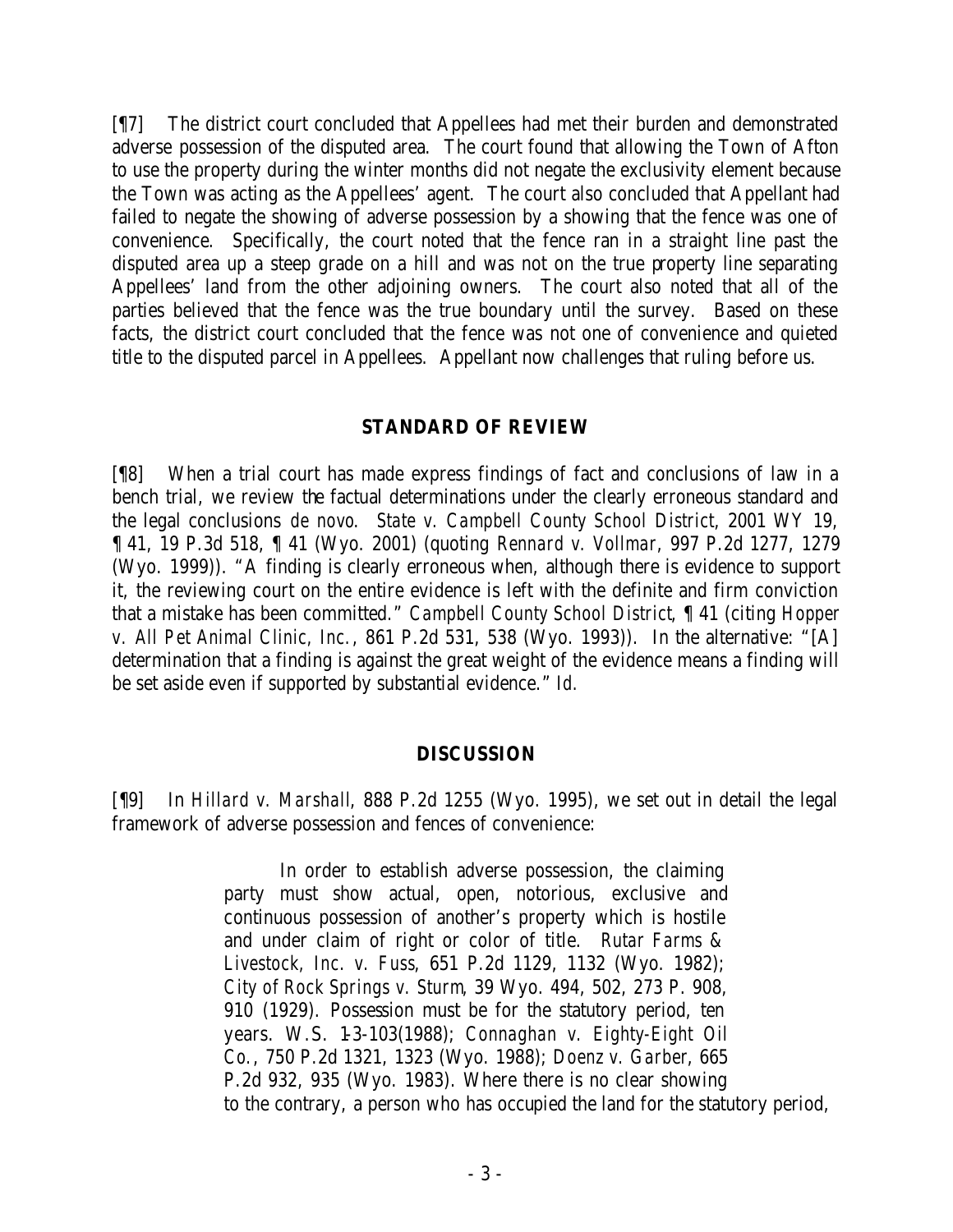in a manner plainly indicating that he has acted as the owner thereof, is entitled to a presumption of adverse possession; and the burden shifts to the opposing party to explain such possession. *Meyer v. Ellis*, 411 P.2d 338, 342 (Wyo. 1966) (*quoting City of Rock Springs v. Sturm*, 39 Wyo. at 517, 273 P. at 915-16). However, if a claimant's use of the property is shown to be permissive, then he cannot acquire title by adverse possession. *Ellis*, 411 P.2d at 344 (*quoting Johnson v. Szumowicz*, 63 Wyo. 211, 228-29, 179 P.2d 1012, 1017 (Wyo. 1947)).

In some circumstances, enclosing land in a fence is sufficient to "raise the 'flag' of an adverse claimant." *Ellis*, 411 P.2d at 343; *Doenz*, 665 P.2d at 936 (presence of fence and continuing farm operations put record landowners on notice of adverse claim). The pasturing of animals within a substantial enclosure is sufficient to establish the elements of adverse possession. *Farella v. Rumney*, 649 P.2d 185, 186-87 (Wyo. 1982) (*quoting Shores v. Lindsey*, 591 P.2d 895, 902 (Wyo. 1979)). However, a fence kept only for the convenience of the parties or to separate pastures or irrigated meadows from grazing lands has no effect on the true boundary between tracts. *Sowerwine v. Nielson*, 671 P.2d 295, 297 (Wyo. 1983); *State v. Vanderkoppel*, 45 Wyo. 432, 439, 19 P.2d 955, 957 (Wyo. 1933).

. . . .

. . . [In] the context of adverse possession, a presumption arises in favor of the claimant when a *prima facie* case has been made, requiring a conclusion in favor of adverse possession absent explanation. Similarly, it could be said that a presumption in favor of the record title holder exists, unless and until the adverse claimant makes out his *prima facie* case, because the initial burden of proof is on the party claiming adverse possession. *Sowerwine*, 671 P.2d at 302; *Miller v. Bell*, 764 P.2d 389, 390 (Colo.App. 1988) ("An initial presumption favors the record title holder as against the adverse possession claimant."); *Accord Gonthier v. Horne*, 576 A.2d 745 (Me. 1990); *Miceli v. Foley*, 83 Md.App. 541, 575 A.2d 1249 (1990). Once the adverse possession claimant has made out his *prima facie* case, and absent any explanatory circumstances to the contrary, the burden shifts to the opposing party to produce evidence contrary to the presumption. *Sturm*, 39 Wyo. at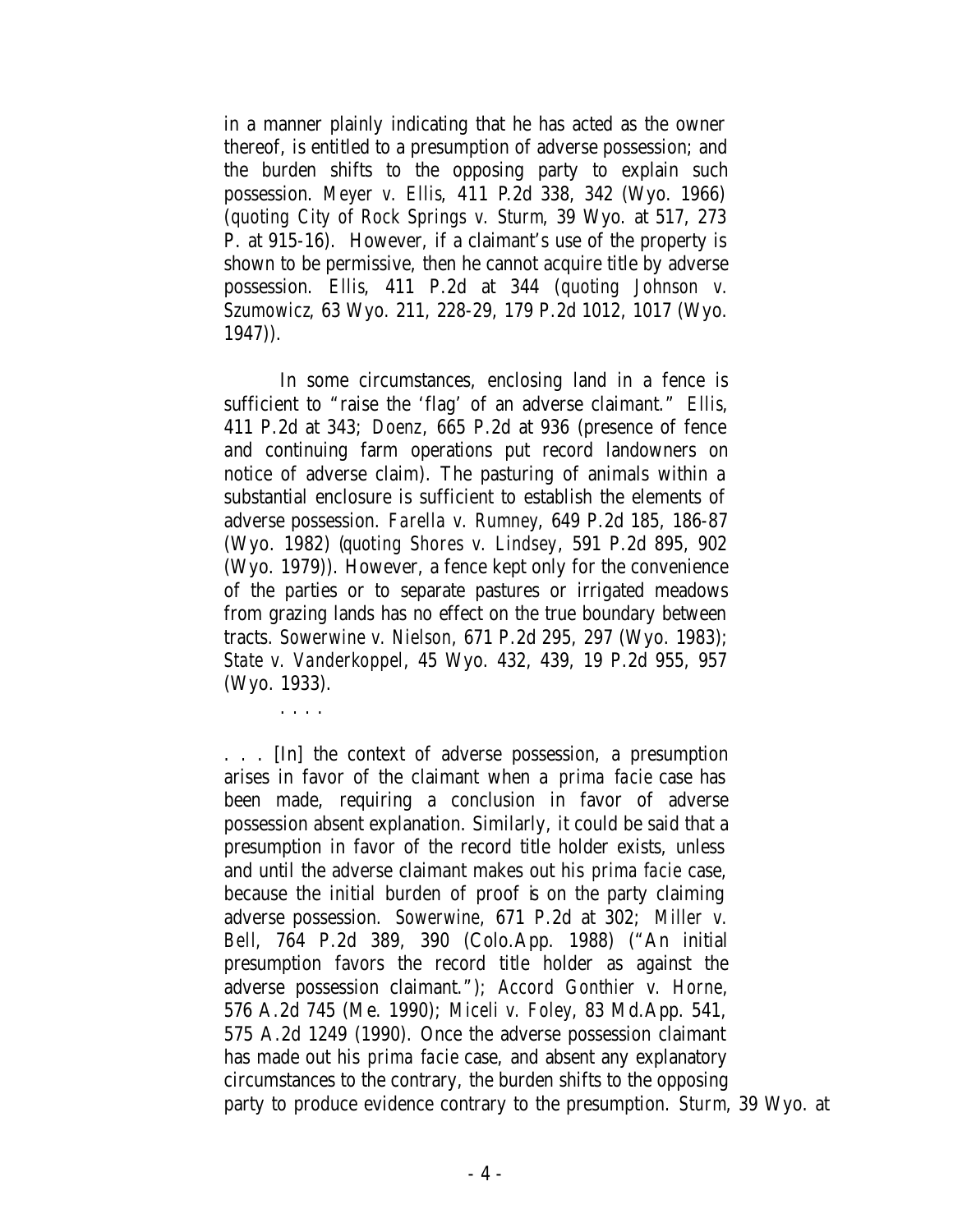517, 273 P. at 915-16; *Turner v. Floyd C. Reno & Sons, Inc.*, 769 P.2d 364, 368 (Wyo. 1989); *accord Szombathy v. Shell Oil Co.*, 676 S.W.2d 15, 18 (Mo.App. 1984).

888 P.2d at 1258-60; *see also Hovendick v. Ruby*, 10 P.3d 1119, 1122-23 (Wyo. 2000) and *Kimball v. Turner*, 993 P.2d 303, 305-06 (Wyo. 1999).

[¶10] Appellant begins by challenging the district court's conclusion that Appellees had established adverse possession. First, Appellant claims that the trial court adopted an improper legal standard in its findings and conclusions by not including the requirements that the grazing on the disputed tract was for the entire growing season and within a substantial enclosure. Further, Appellant contends that there is no substantial evidence in the record to support a finding that Appellees did graze during the growing season or that the grazing was within a substantial enclosure. Specifically, Appellant asserts that there was no testimony as to the numbers grazed and the period of time during the year when they were grazed. Regarding the substantial enclosure requirement, he argues that there was no evidence establishing the extent of the area enclosed by the fence, the nature of the fence, or whether or not it was even capable of containing livestock.

[¶11] We have recognized that adverse possession can be established by the pasturing of livestock during the growing season within a substantial enclosure. *Farella v. Rumney*, 649 P.2d 185, 186-87 (Wyo. 1982). A person who claims adverse possession based on the grazing of livestock does not have to demonstrate continuous pasturing throughout the year; rather, dominion and control is established when land suitable for grazing and pasturage is occupied and used as such during the full period of the growing season. *Shores v. Lindsey*, 591 P.2d 895, 900 (Wyo. 1979). Appellees provided testimony that each summer since 1957 they had grazed up to half a dozen horses or cattle on the disputed property so long as vegetative and weather conditions permitted. The testimony indicated that the number of livestock grazed on the disputed property was the maximum that could be supported without damaging the pasturage. The district court specifically cited this testimony in its decision letter. Appellant's contention that the court did not properly recognize the extent of Appellees' grazing or that there was no evidence to support a finding that the grazing did not fully utilize the disputed property is without merit.

[¶12] We disagree with Appellant's characterization of the meaning of the term "substantial enclosure." While we have cited that term as a requirement for the adverse possession of land by pasturing, we have not defined it. *See Hillard*, 888 P.2d at 1259; *Farella*, 649 P.2d at 186-87; and *Shores*, 591 P.2d at 902. The term "substantial enclosure" does not refer to the area enclosed by a fence. Instead, we use the term to refer to the extent and nature of the enclosure of the disputed property. In other words, the term "substantial enclosure" means whether or not the land adversely claimed is enclosed in a manner that puts the title owner on notice of the adjoining landowners' adverse claim of ownership and the extent of that claim (*i.e*., over what specific lands the adverse claimant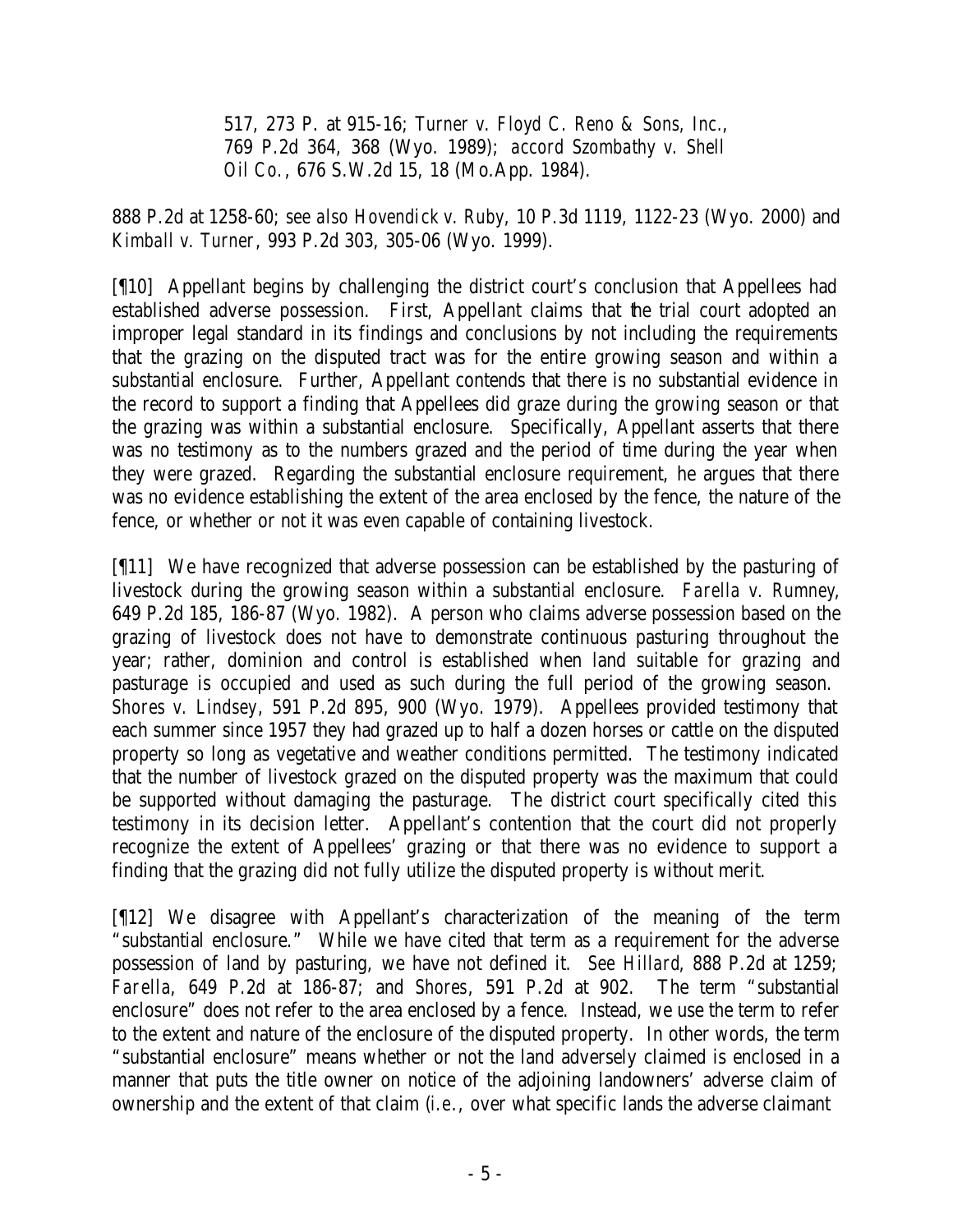is asserting ownership). One authority has explained the term "substantial enclosure" in this fashion:

> To constitute the basis for an adverse possession claim, a claimant's enclosure should be appropriate for the purposes to which the premises are adapted, or for which the occupant may desire to use them.

> > ? **Observation:** The adequacy of an enclosure may be affected by statutory requisites in some states. For example, under a statutory requirement that a fence must be substantial to support a claim of adverse possession, the court must look to the whole fencing pattern and the use made of the fence, as well as all other facts and circumstances.

If an enclosure is essential or is relied on as the evidence of possession, it must, to be effective, be complete and so open and notorious as to charge the owner with knowledge of it. The basic question is whether the enclosure, like other acts of possession, is sufficient to "fly the flag" over the land and put the true owner on notice that the property is held under an adverse claim of ownership. This rule is applicable if a fence or a hedgerow or the like is relied on to delineate the boundaries of the adverse claim; even if it is insufficient to turn livestock, a fence may be sufficient to "fly the flag" and put the owner on notice of adverse possession. In fact, an enclosure having no purpose of physical exclusion may be sufficient to indicate the boundaries of an adverse claim even though it is only a mere furrow turned with a plow around the land, or a line marked by cutting away the brush.

Constructing a fence and using the enclosed land for grazing constitutes adverse possession, even if the fence is not maintained in a perfect state of repair.

3 Am.Jur.2d *Adverse Possession* § 38 (2002). While we do not delineate the scope of what would constitute a "substantial enclosure" sufficient to indicate the boundaries of an adverse claim today, there is no question that the fence in this case was sufficient to "fly the flag" and put Appellant on notice of Appellees' claim. By his own admission, Appellant believed the fence demarcated the property line between the parties. Likewise, there is no question in this case over what land is claimed by Appellees based on the location of the fence. The evidence showed that although the fence deteriorated over the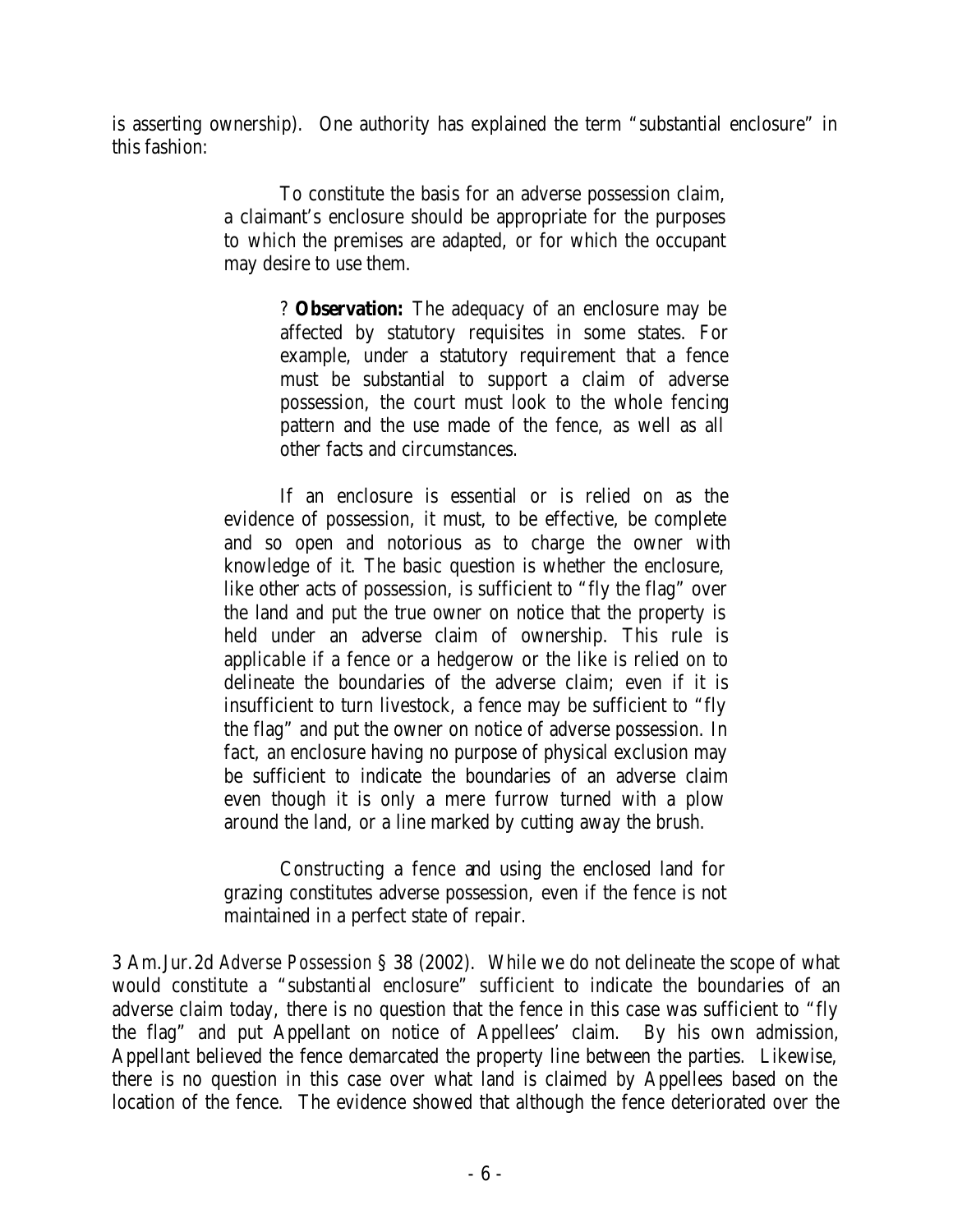years, it was still sufficient to allow Appellees to engage in grazing operations on the disputed parcel. Therefore, the "substantial enclosure" requirement was met in this case, and Appellant's claim must fail.

[¶13] Appellant raises two more claims challenging the district court's adverse possession decision. First, he contends that grazing was not the best use of the disputed property. Appellant insists the best use was housing or recreation. We have stated that the general principle underlying adverse possession cases is that "the acts of dominion must be adapted to the particular land, its condition, locality and appropriate use." *Shores*, 591 P.2d at 900 (quoting *Brumagim v. Bradshaw*, 39 Cal. 24, 46 (1870)). Appellant's claim is undercut by his admission at trial that the use of the land for grazing was the common use for that type of property in that part of Wyoming. In conjunction with Appellant's admission and the testimony from Appellees that the land was suitable for grazing, we can only conclude that grazing activities on the disputed parcel were an appropriate use sufficient to assert dominion over the land for the purposes of adverse possession.

[¶14] Next, Appellant argues that Appellees' possession of the disputed land did not satisfy the exclusivity element of adverse possession. Appellant relies on the Town of Afton's use of the disputed property during the winter months for public recreation. For the past 30 years the Town of Afton has, with the permission of both parties, temporarily removed about half of the disputed fence from early November to early May to allow the public access to skiing, snowmobiling, and sledding on the hill. The district court concluded that the permissive use by the Town of Afton did not negate the exclusive and continuous possession of the disputed land by Appellees. In essence, the court concluded that the Town was simply acting as Appellees' agent. Appellant counters that since he was the record title owner of the disputed land, only he had the authority to lease or grant use of the property to a third party, and that the Town, as a tenant of Appellant, took occupancy of the area in controversy interrupting Appellees' exclusive and continuous possession of the land.

[¶15] In support of its conclusion, the district court cited *Nelson v. Vandemarr*, 573 P.2d 1232 (Or. 1978). In that case, the plaintiffs used a portion of the defendants' land as a driveway. The parties believed the driveway was on plaintiffs' land and, on occasion, the defendants would use the driveway with the plaintiffs' permission to prune some trees that grew on the defendants' property. The defendants claimed their use of the driveway negated the exclusiveness of the plaintiffs' possession. The Oregon Supreme Court replied:

> We have held that "exclusive" does not mean absolutely exclusive, but only such use as would be "expected of an owner under the circumstances." [*Grimstad v. Dordan*, 256 Or. 135, 141, 471 P.2d 778, 781 (1970).] Allowing a neighbor on one's driveway for the purpose of pruning trees is just the sort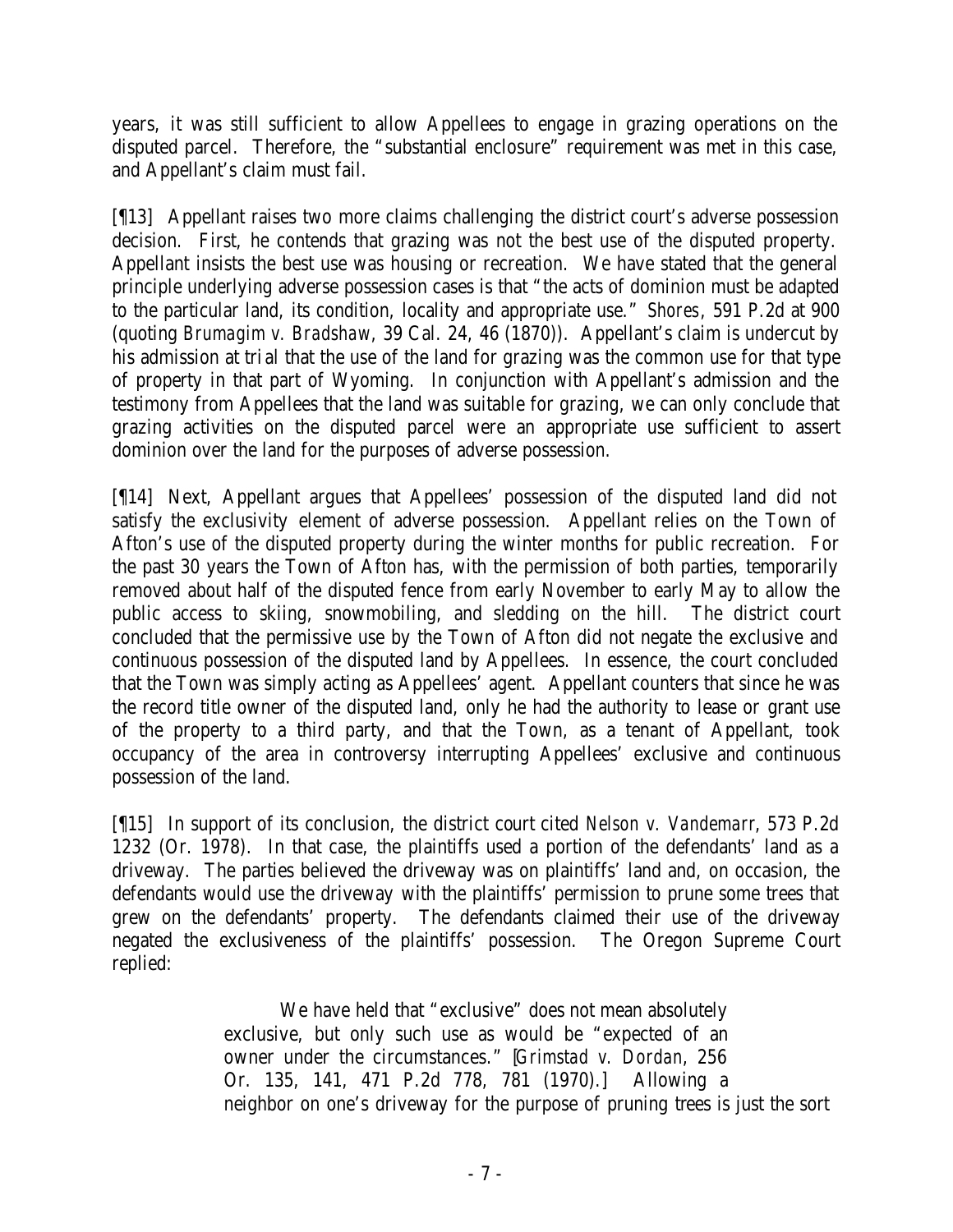of use one would expect. Therefore, this evidence does not negate the element of exclusiveness. In *Norgard et al. v. Busher et ux.,* 220 Or. 297, 308, 349 P.2d 490, 496 (1960), a case similar in aspects, we stated, "The claimants' possession need not be absolutely exclusive; it need only be a type of possession which would characterize an owner's use." We therefore find, as did the trial court, that plaintiff's continuous and open use of the area described as the driveway was sufficient to make out a title by adverse possession in plaintiffs.

*Nelson*, 573 P.2d at 1237. We agree with the Oregon Supreme Court and the district court. The Town of Afton used the land in question with the permission of both parties. If Appellees had denied permission prior to the survey in 1997, there appears to be little question that the Town could not have set up the recreation area. Appellees acted exactly as one would expect the owner of the land in question to act. Therefore, like the plaintiffs in *Nelson*, Appellees' continuous and open use of the disputed parcel was sufficient to make out a title by adverse possession.

[¶16] In his final argument, Appellant contends that the district court erred when it found the fence was not one of convenience. To set the context for our review of Appellant's claim, we set out the district court's findings:

> The plat of the Kennington Trust . . . shows the true boundary line continuing in a southerly direction past the area in controversy between the Plaintiff [Appellant] and the Defendants [Appellees]. Said plat also shows the existing fence line continuing in a southerly direction, and west of the true boundary line, beyond the area in controversy between the Plaintiff and the Defendants. As stated above, the southerly continuation of this existing fence separates additional land of the Defendants from property of another adjoining land owner. According to the plat, this portion of the fence also does not follow the true property line. Said fence does continue up the steep grade of a hill in a direction that would not be convenient. Clearly, building that fence further to the west would have been more convenient.

There is no evidence as to exactly who built either section of fence. As stipulated fact #4 above indicates as far as is known, the parties' predecessors in interest, either together or separately, built the fence in the area in controversy. Given the evidence presented to this Court it appears just as likely that the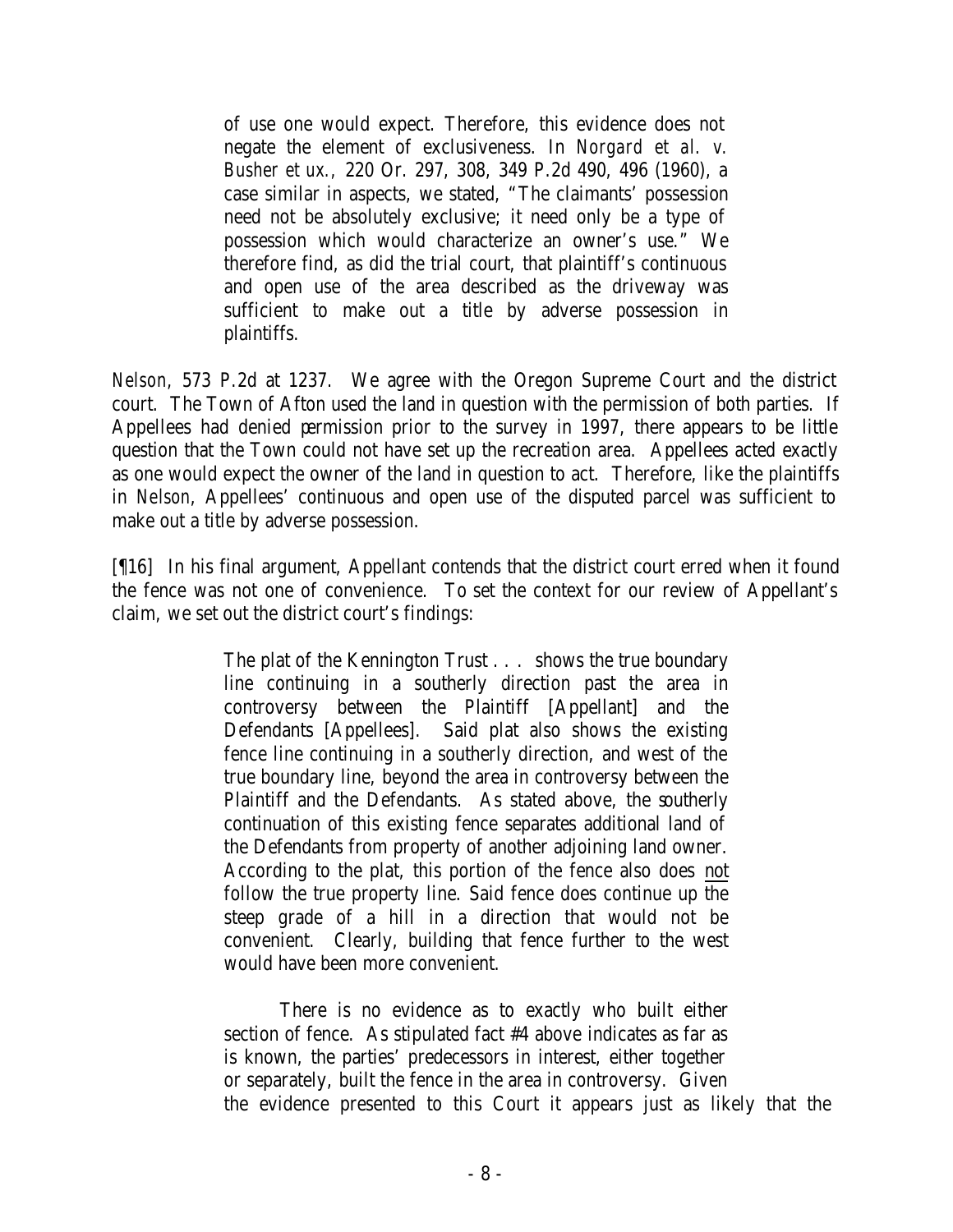Defendants, or their predecessors in interest, may have constructed the additional portion of fence that continues in a southerly direction past the area in controversy between this Plaintiff and the Defendants. If all of the fence had been constructed for the convenience of the parties given the terrain, then it appears clear that the fence would not have continued in a straight line in a southerly direction. The fence is indeed in a straight line from the northern end of the area in controversy to the southern end of the fence where it takes a 90 [degree] turn to the east beyond the area in controversy between these parties. The fence does not deviate from that straight line because of topography.

All parties testified that up until the survey of August of 1997 everyone believed the fence constituted the true boundary line between the parties. This is further support for a finding that the fence was constructed by either the parties, or their predecessors in interest, on what they believed to be the true boundary line and not as a fence of convenience.

In the [*Kimball v. Turner*, 993 P.2d 303 (Wyo. 1999)] case, the District Court also found the fence involved to be one of convenience. The Court found that the physical appearance of the fence clearly demonstrated that it could not have been constructed as a boundary fence. The fence meandered between trees, bushes, and fence posts in an irregular fashion. The Court indicated that the irregular course of the fence clearly indicates that it was not constructed on a section line, a quarter section line or any other line of a U.S. Governmental subdivision parcel. Again, the evidence in this case is to the contrary. The fence is constructed in a straight line. It does not meander between trees, bushes, and fence posts in an irregular fashion. The straight line of the fence indicates that the fence was constructed as a boundary. The straight fence would be consistent with its construction on line with a U.S. governmental subdivision parcel. The Plaintiff has failed in his burden of producing evidence of any explanatory circumstances contrary to the presumption of adverse possession in favor of the Defendants created upon their establishment of a prima facie case. The Court finds the existing fence to be [a] boundary fence and not one merely of convenience.